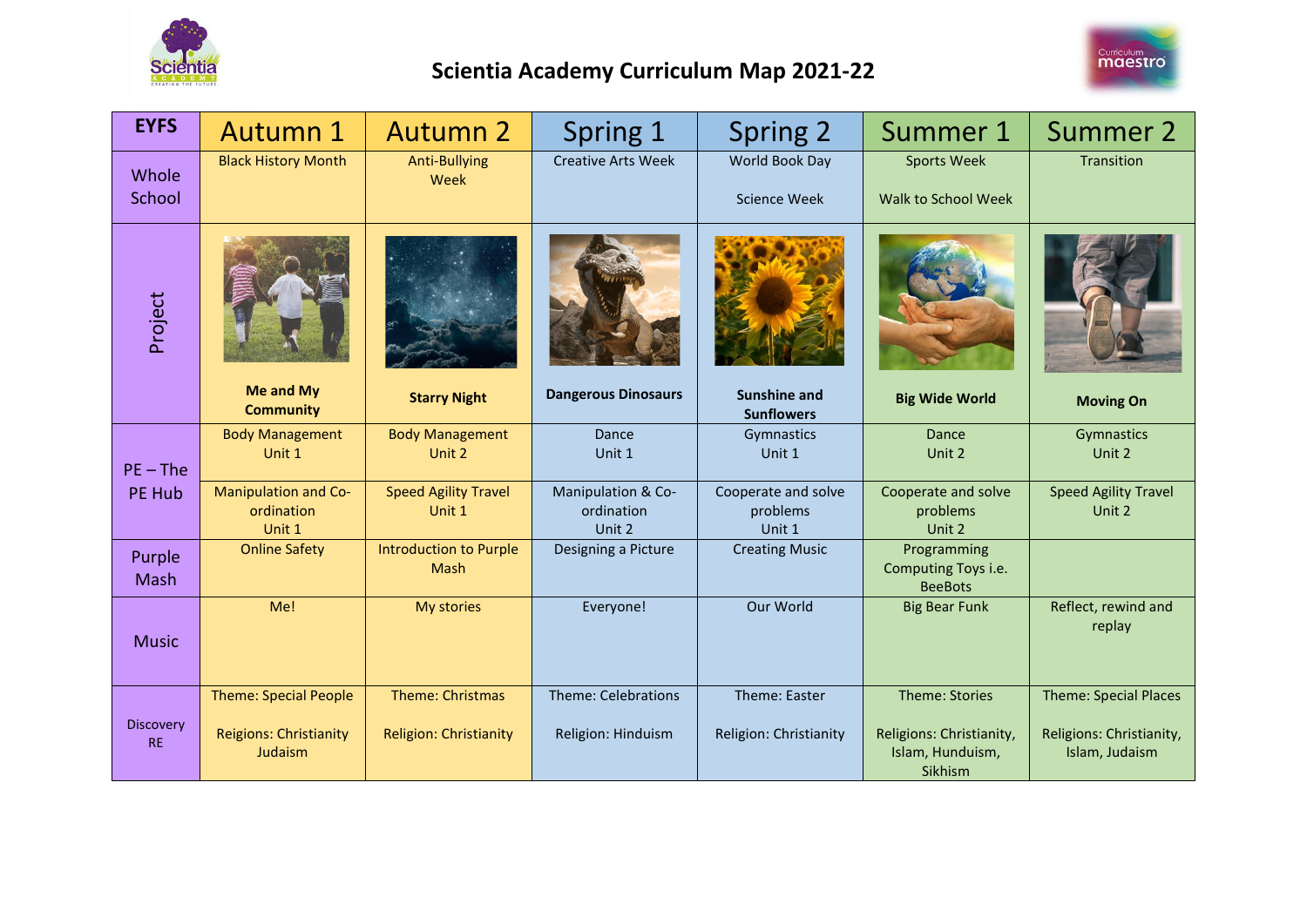



| <b>Festivals</b><br>and<br>Celebrati<br>ons | Democracy<br><b>Harvest Festival</b><br>St Andrew's Day | Advent<br><b>Armistice Day</b><br>Christmas<br>Diwali<br><b>Guy Fawkes</b><br>Hannukah | Ash Wednesday<br><b>Burns Night</b><br><b>Chinese New Year</b><br><b>Holocaust Memorial</b><br>Day<br>Safer Internet Day<br>Shrove Tuesday | Earth Day<br>Easter<br>Holi<br><b>Mothers Day</b><br>Passover<br>Ramadan<br>St David's Day<br>St Patrick's Day<br>Vaisakhi | Eid al-fitr<br>May Day<br>St George's Day | Eid al-adha<br>Father's Day<br>Wesak |
|---------------------------------------------|---------------------------------------------------------|----------------------------------------------------------------------------------------|--------------------------------------------------------------------------------------------------------------------------------------------|----------------------------------------------------------------------------------------------------------------------------|-------------------------------------------|--------------------------------------|
|---------------------------------------------|---------------------------------------------------------|----------------------------------------------------------------------------------------|--------------------------------------------------------------------------------------------------------------------------------------------|----------------------------------------------------------------------------------------------------------------------------|-------------------------------------------|--------------------------------------|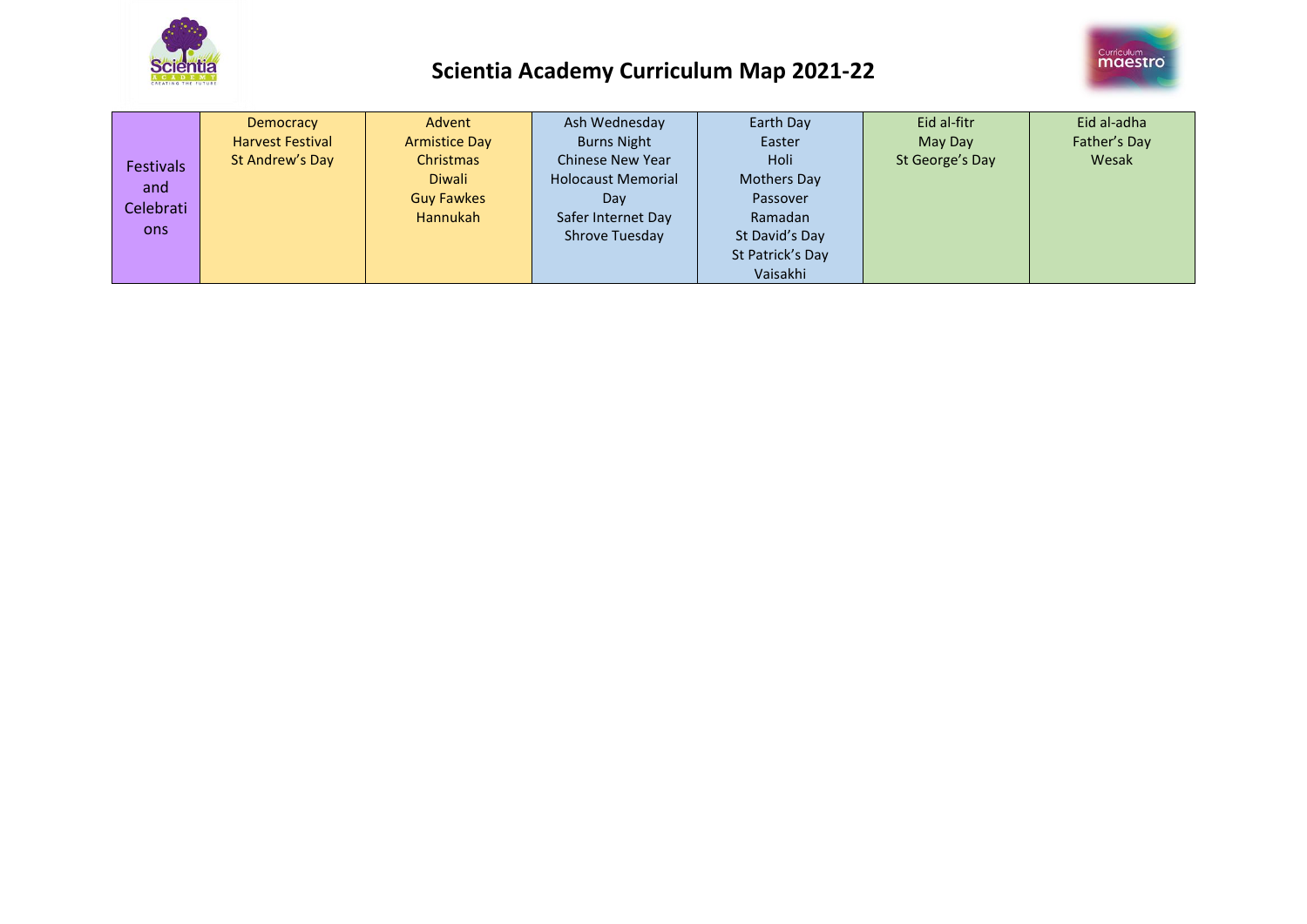



| Year 1          | <b>Autumn 1</b>                                     | <b>Autumn 2</b>                             | Spring 1                                 | Spring 2                              | Summer 1                                  | Summer 2                                            |
|-----------------|-----------------------------------------------------|---------------------------------------------|------------------------------------------|---------------------------------------|-------------------------------------------|-----------------------------------------------------|
| Whole<br>School | <b>Black History Month</b>                          | <b>Anti-Bullying</b><br>Week                | <b>Creative Arts Week</b>                | World Book Day<br><b>Science Week</b> | <b>Sports Week</b><br>Walk to School Week | Transition                                          |
| Project         | <b>Childhood</b>                                    | <b>Moon Zoom!</b>                           | <b>Bright Lights, Big City</b>           | Paws, claws and<br>whiskers           | <b>Rio de Vida</b>                        | <b>Superheroes</b>                                  |
| $PE$ – The      | Gymnastics<br>Unit 1                                | <b>Dance</b><br>Unit 1                      | Gymnastics<br>Unit 2                     | <b>OAA</b>                            | <b>Hit Catch Run</b><br>Unit 2            | <b>Attack Defend Shoot</b><br>Unit 2                |
| PE Hub          | <b>Hit Catch Run</b><br>Unit 1                      | Send and Return<br>Unit 1                   | <b>Attack Defend Shoot</b><br>Unit 1     | Run Jump Throw<br>Unit 1              | Send and Return<br>Unit 2                 | <b>Run Jump Throw</b><br>Unit 2                     |
| Purple<br>Mash  | <b>Online Safety</b><br><b>Grouping and Sorting</b> | Pictograms<br>Lego builders                 | <b>Maze Explorers</b>                    | <b>Animated Story</b>                 | Coding                                    | Spreadsheets<br><b>Technology Outside</b><br>School |
| <b>Music</b>    | Hey you!                                            | Rhythm in the way we<br>walk and banana rap | In the groove                            | Round and round                       | Your imagination                          | Relfect, rewind and<br>replay                       |
| <b>PSHE</b>     | Relationships and<br><b>Wider World</b>             | Living in the Wider<br>World                | <b>Emotional Health and</b><br>Wellbeing | Living in the Wider<br>World          | Relationships/RSE                         | <b>Emotional Health and</b><br>Wellbeing            |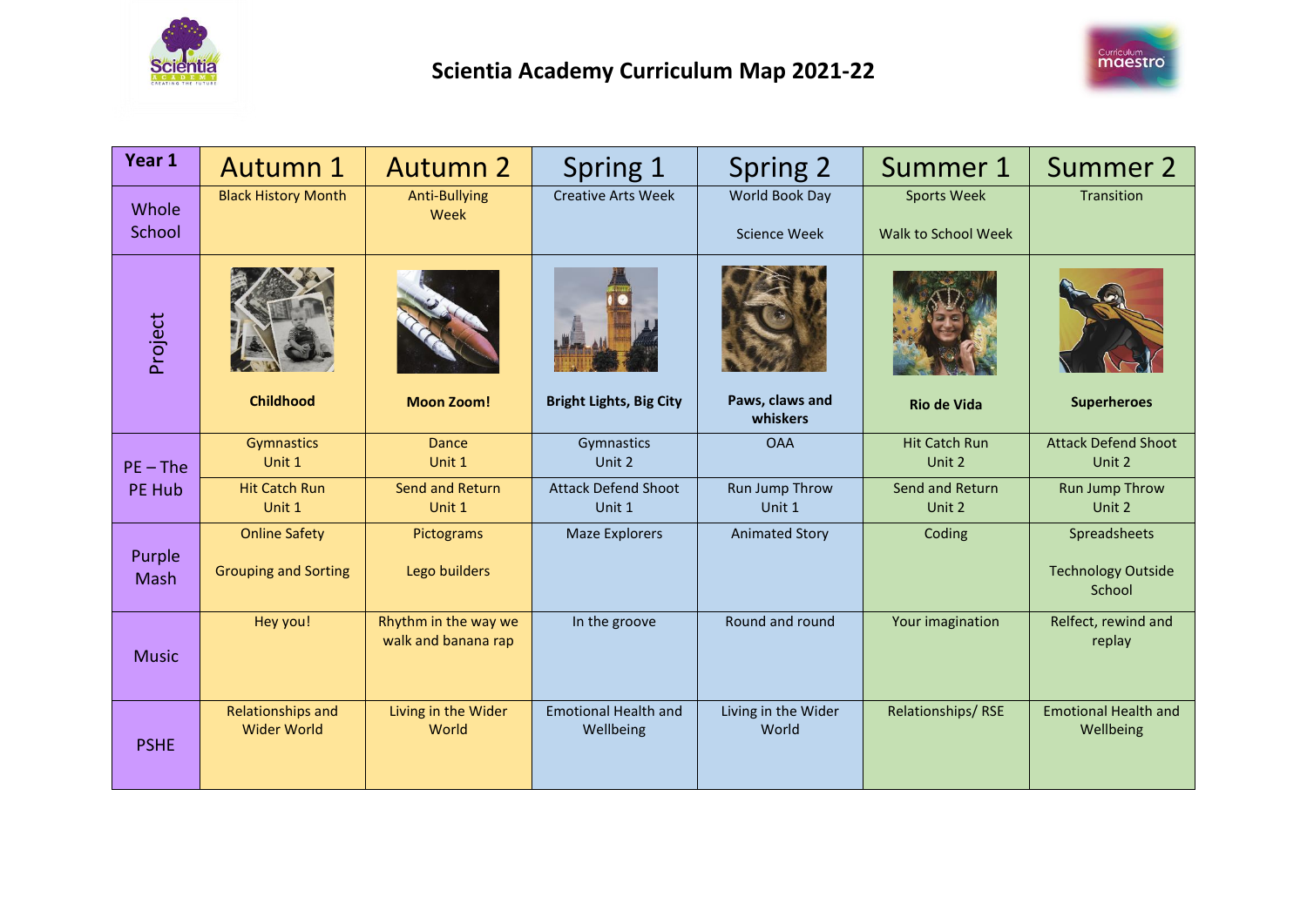



|                  | <b>Theme: Creation Story</b>  | Theme: Christmas                | Theme: Jesus is a      | Theme: Easter/ Palm            | Theme: Shabbat          | Theme: Rosh Hashanah     |
|------------------|-------------------------------|---------------------------------|------------------------|--------------------------------|-------------------------|--------------------------|
| <b>Discovery</b> |                               |                                 | friend                 | Sunday                         |                         | and Yom Kippur           |
| <b>RE</b>        | <b>Religion: Christianity</b> | <b>Religion: Christianity</b>   | Religion: Christianity | Religion: Christianity         | Religion: Judaism       | Religion: Judaism        |
|                  | Love To Investigate &         | <b>Everyday Materials &amp;</b> | Plants                 | Animals Including              | Love To Investigate &   | <b>Animals Including</b> |
|                  | <b>Seasonal Changes</b>       | <b>Seasonal Changes</b>         |                        | <b>Humans</b>                  | <b>Seasonal Changes</b> | humans (Human Body)      |
|                  | LTI: Does it snow in          | LTI: What keeps us              | LTI: What's in a bud?  | LTI: What is                   | LTI: What makes the     | LTI: Can you be a        |
| Science $-$      | summer?                       | $\frac{div}{?}$                 | LTI: How do you make   | camouflage for?                | loudest sound.          | superhero?               |
| Love to          | LTI: What can you             | LTI: How does it feel?          | bread?                 | LTI: Can you leap like a       | LTI: Are all leaves the | LTI: How does it move?   |
| Investigate      | remember?                     | LTI: How do leaves              |                        | frog?                          | same?                   |                          |
| (LTI)            |                               | change?                         |                        | LTI: What can our<br>hands do? |                         |                          |
|                  |                               |                                 |                        | LTI: What can worms            |                         |                          |
|                  |                               |                                 |                        | sense?                         |                         |                          |
|                  |                               |                                 |                        |                                |                         |                          |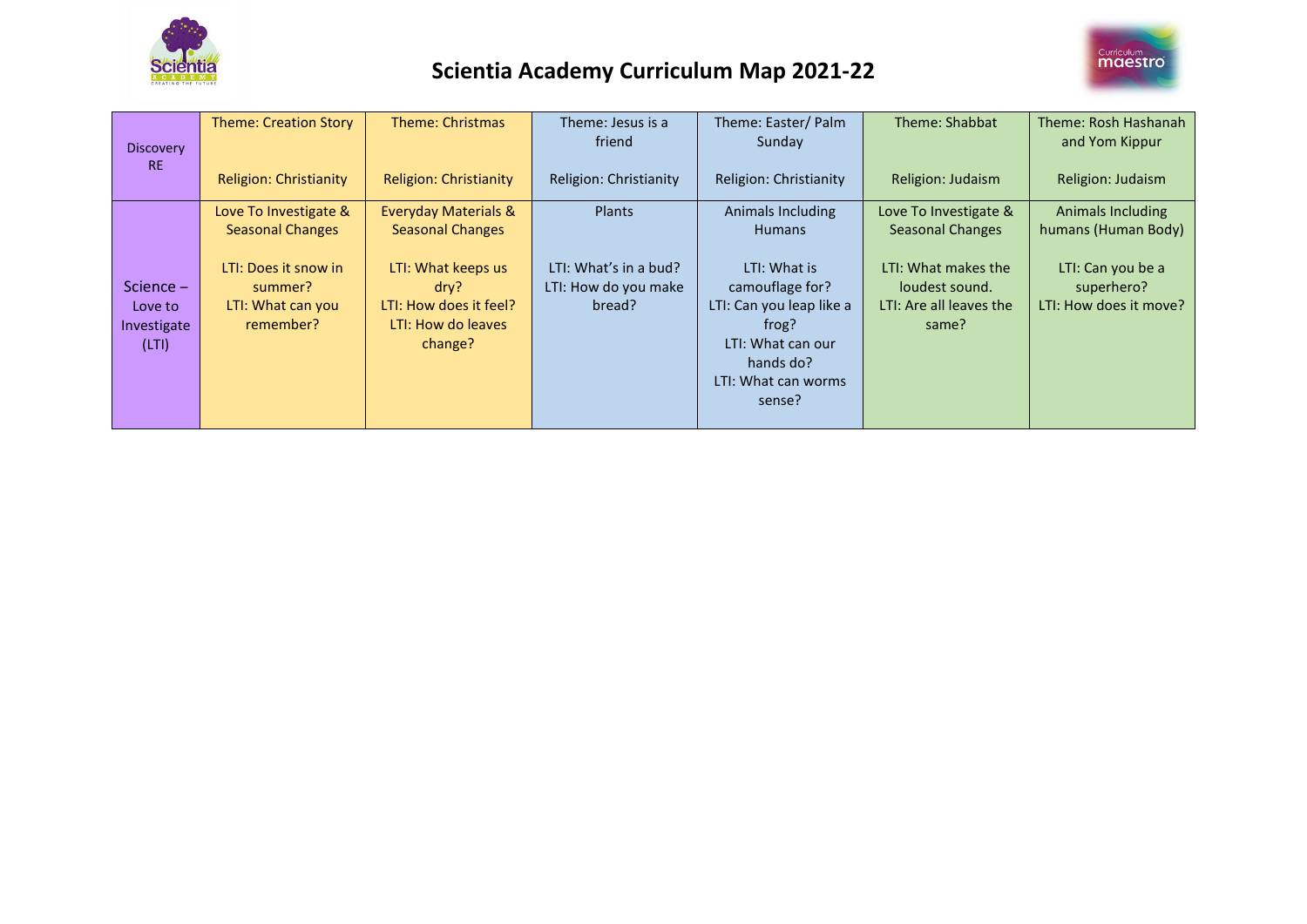



| <b>Year 2</b>         | Autumn 1                                       | <b>Autumn 2</b>                      | Spring 1                                 | Spring 2                              | Summer 1                                  | Summer 2                                       |
|-----------------------|------------------------------------------------|--------------------------------------|------------------------------------------|---------------------------------------|-------------------------------------------|------------------------------------------------|
| Whole<br>School       | <b>Black History Month</b>                     | <b>Anti-Bullying</b><br>Week         | <b>Creative Arts Week</b>                | World Book Day<br><b>Science Week</b> | <b>Sports Week</b><br>Walk to School Week | Transition                                     |
| Project               | <b>Wriggle and Crawl</b>                       | <b>Movers and Shakers</b>            | Muck, Mess and<br><b>Mixtures</b>        | <b>Scented Garden</b>                 | <b>Magnificent Monarchs</b>               | <b>Coastline</b>                               |
| $PE$ – The            | <b>Dance</b><br>Unit 1                         | Gymnastics<br>Unit 1                 | Dance<br>Unit 2                          | Gymnastics<br>Unit 2                  | Send and Return<br>Unit 1                 | <b>Attack Defend Shoot</b><br>Unit 2           |
| PE Hub                | <b>OAA</b>                                     | <b>Hit Catch Run</b><br>Unit 1       | <b>Attack Defend Shoot</b><br>Unit 1     | Run Jump Throw<br>Unit 1              | <b>Hit Catch Run</b><br>Unit 2            | <b>Run Jump Throw</b><br>Unit 2                |
| Purple<br><b>Mash</b> | Coding                                         | <b>Online Safety</b><br>Spreadsheets | Questioning                              | <b>Effective Sharing</b>              | <b>Creating Pictures</b>                  | <b>Making Music</b><br><b>Presenting Ideas</b> |
| <b>Music</b>          | Hands, feet, heart                             | Ho Ho Ho                             | I wanna play in a band                   | Zootime                               | Friendship song                           | Reflect, rewind and<br>replay                  |
| <b>PSHE</b>           | <b>Relationships and</b><br><b>Wider World</b> | Living in the Wider<br>World         | <b>Emotional Health and</b><br>Wellbeing | Living in the Wider<br>World          | Relationships/RSE                         | <b>Emotional Health and</b><br>Wellbeing       |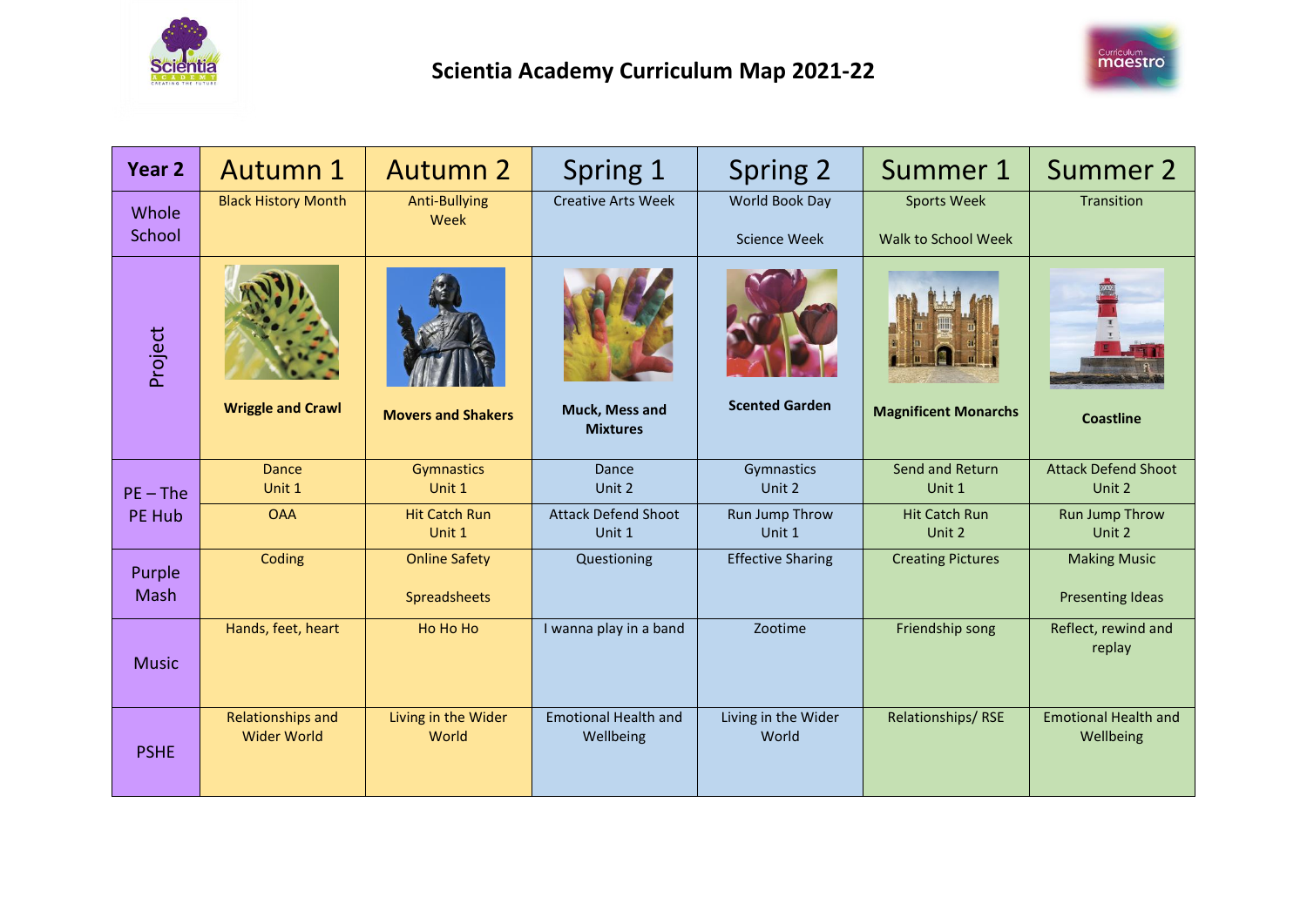



| <b>Discover</b><br>y RE                          | Theme: What did Jesus<br>teach?                                                                                                                                  | Theme: Christmas.<br>Jesus as gift from God.                         | Theme: Passover                                                                              | Theme: Easter<br><b>Resurrection</b>                                                                | Theme: Community<br>and Belonging  | Theme: Hajj           |
|--------------------------------------------------|------------------------------------------------------------------------------------------------------------------------------------------------------------------|----------------------------------------------------------------------|----------------------------------------------------------------------------------------------|-----------------------------------------------------------------------------------------------------|------------------------------------|-----------------------|
|                                                  | <b>Religion: Christianity</b>                                                                                                                                    | <b>Religion: Christianity</b>                                        | Religion: Judaism                                                                            | Religion: Christianity                                                                              | Religion: Islam                    | Religion: Islam       |
|                                                  | Living Things and Their<br><b>Habitats</b>                                                                                                                       | Love To<br>Investigate                                               | <b>Everyday Materials</b>                                                                    | <b>Plants</b>                                                                                       | Animals Including<br><b>Humans</b> | Love To Investigate   |
| Science<br>– Love<br>to<br>Investig<br>ate (LTI) | LTI: Do insects have a<br>favourite colour?<br>LTI: What is the life<br>cycle of the ladybird?<br>LTI: Do snails have<br>noses?<br>LTI: Where do snails<br>live? | LTI: Can you make a<br>paper bridge?<br>LTI: How do germs<br>spread? | LTI: Which stuff is<br>stickier?<br>LTI: How is mud made?<br>LTI: What shape is a<br>bubble? | LTI: Can seeds grow<br>anywhere?<br>LTI: What's on your<br>wellies?<br>LTI: How does grass<br>grow? | LTI: Why should I<br>exercise?     | LTI: Will it degrade? |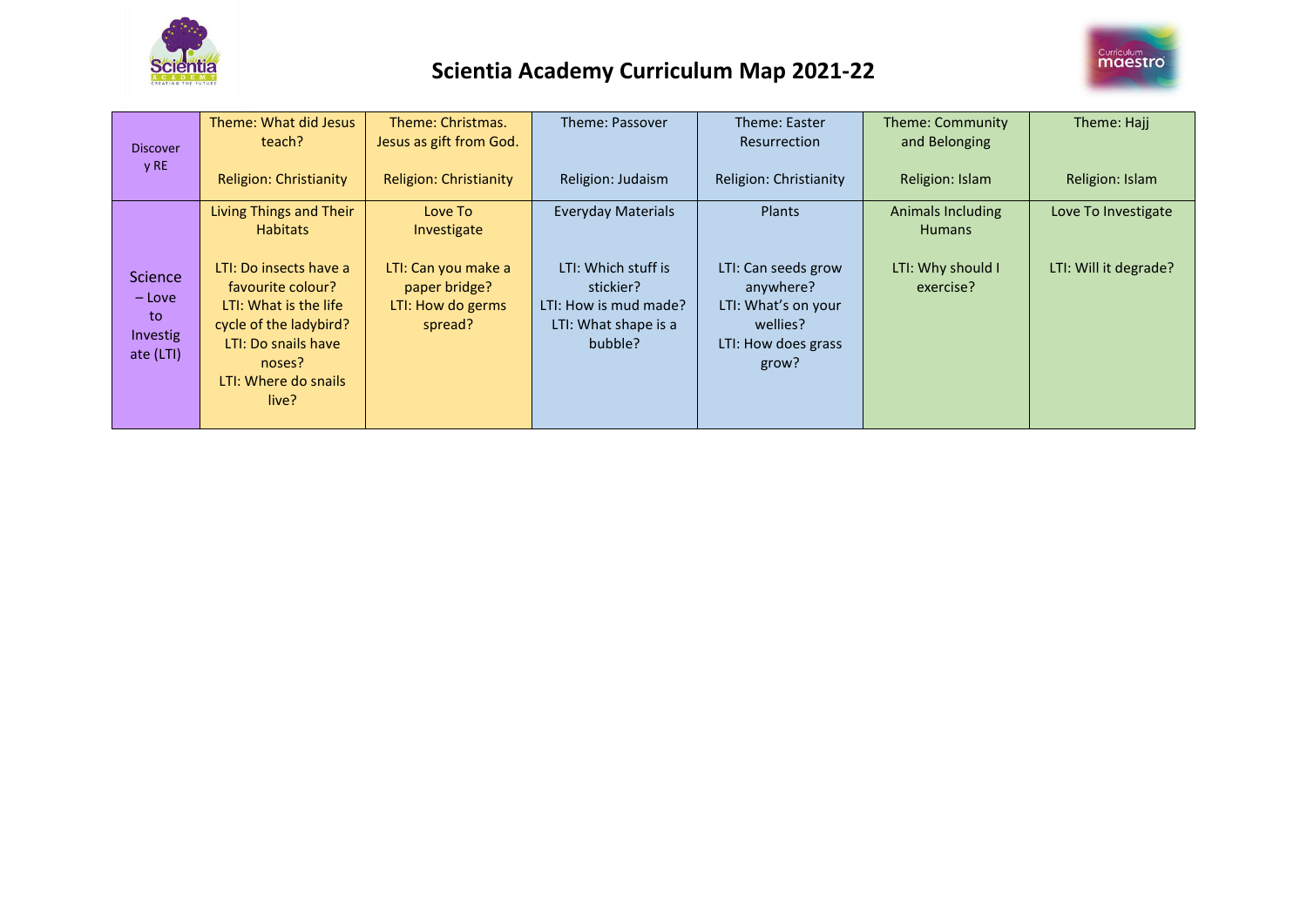



| Year <sub>3</sub> | Autumn 1                   | <b>Autumn 2</b>                            | Spring 1                                             | Spring 2                              | Summer 1                                                  | Summer 2                       |
|-------------------|----------------------------|--------------------------------------------|------------------------------------------------------|---------------------------------------|-----------------------------------------------------------|--------------------------------|
| Whole<br>School   | <b>Black History Month</b> | <b>Anti-Bullying</b><br>Week               | <b>Creative Arts Week</b>                            | World Book Day<br><b>Science Week</b> | <b>Sports Week</b><br>Walk to School Week                 | Transition                     |
| Project           | <b>Urban Pioneers</b>      | <b>Rocks, Relics and</b><br><b>Rumbles</b> | <b>Through the Ages</b>                              | <b>Mighty Metals</b>                  | <b>Predator</b>                                           | <b>Emperors and Empires</b>    |
| French            | Moi                        |                                            | Ma famille<br>Les jours de la semaine<br>Les nombres |                                       | Les nombres<br>Quel temps fait-il?<br>Les mois de l'annee |                                |
| $PE - The$        | Gymnastics<br>Unit 1       | <b>Dance</b><br>Unit 1                     | Gymnastics<br>Unit 2                                 | Dance<br>Unit 2                       | Tennis                                                    | <b>Athletics</b>               |
| PE Hub            | <b>Tag Rugby</b>           | Lacrosse                                   | <b>OAA</b>                                           | <b>Tag Rugby</b>                      | <b>Athletics</b>                                          | Rounders                       |
| Purple<br>Mash    | Coding                     | <b>Online Safety</b><br>Spreadsheets       | <b>Touch Typing</b>                                  | Email                                 | <b>Branching Databases</b>                                | <b>Simulations</b><br>Graphing |
| <b>Music</b>      | Let your spirit fly        | <b>Glockenspiel Stage 1</b>                | Three little birds                                   | The dragon song                       | Bringing us together                                      | Reflect, rewind and<br>reply   |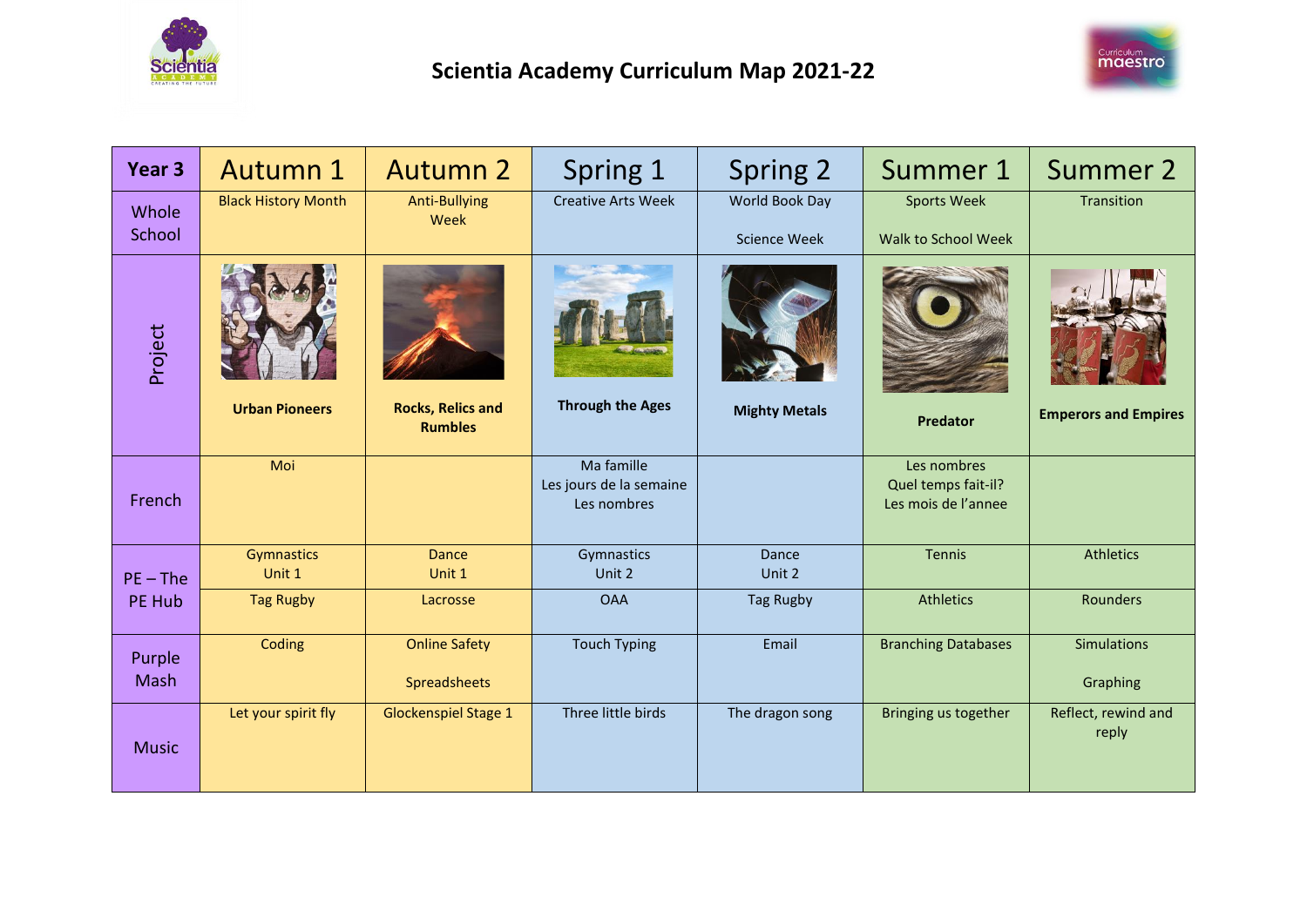



| <b>PSHE</b>                                               | <b>Relationships and</b><br>Wider World                                                                                | Living in the Wider<br>World                                                                    | <b>Emotional Health and</b><br>Wellbeing                                 | Living in the Wider<br>World                                                                                                                                                    | Relationships/RSE                                                                                                      | <b>Emotional Health and</b><br>Wellbeing                                                                           |
|-----------------------------------------------------------|------------------------------------------------------------------------------------------------------------------------|-------------------------------------------------------------------------------------------------|--------------------------------------------------------------------------|---------------------------------------------------------------------------------------------------------------------------------------------------------------------------------|------------------------------------------------------------------------------------------------------------------------|--------------------------------------------------------------------------------------------------------------------|
| Discovery<br><b>RE</b>                                    | Theme: Diwali<br>Religion: Hinduism                                                                                    | Theme: Christmas<br><b>Religion: Christianity</b>                                               | Theme: Jesus' miracles<br>Religion: Christianity                         | Theme: Easter/<br><b>Forgiveness</b><br>Religion: Christianity                                                                                                                  | Theme: Sharing and<br>Community<br>Religion: Sikhism                                                                   | Theme: Prayer and<br>Worship<br>Religion: Sikhism                                                                  |
| <b>Science</b><br>$-$ Love<br>to<br>Investig<br>ate (LTI) | Light<br>LTI: What are<br>sunglasses for?<br>LTI: Why do shadows<br>change?<br>LTI: Why do cats eyes<br>glow at night? | Love To Investigate<br>LTI: What is sand?<br>LTI: What is soil?<br>LTI: How do fossils<br>form? | Plants:<br>LTI: What are flowers<br>for?<br>LTI: Do plants have<br>legs? | <b>Forces and Magnets</b><br>LTI: How mighty are<br>magnets?<br>LTI: Can you block<br>magnetism?<br>LTI: Why do magnets<br>attract and repel?<br>LTI: What does friction<br>do? | Animals Including<br><b>Humans</b><br>LTI: What do owls eat?<br>LTI: How do worms<br>move?<br>LTI: Why are trees tall? | Animals Including<br><b>Humans</b><br>LTI: What are our joints<br>for?<br>LTI: Did the Roman's<br>use toilet roll? |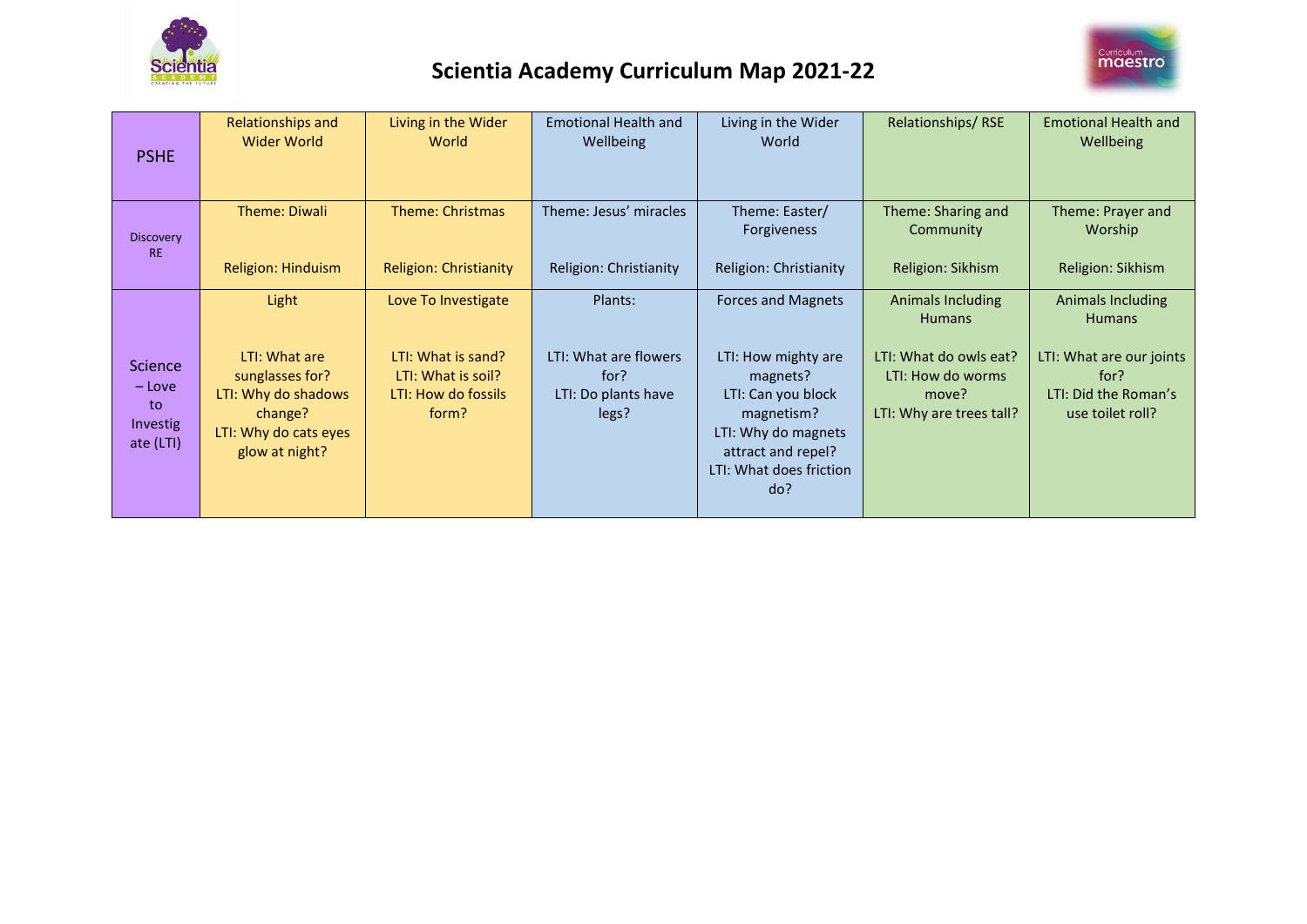



| Year <sub>4</sub> | <b>Autumn 1</b>                                               | <b>Autumn 2</b>              | Spring 1                                 | Spring 2                                       | Summer 1                                  | Summer 2                                          |
|-------------------|---------------------------------------------------------------|------------------------------|------------------------------------------|------------------------------------------------|-------------------------------------------|---------------------------------------------------|
| Whole<br>School   | <b>Black History Month</b>                                    | <b>Anti-Bullying</b><br>Week | <b>Creative Arts Week</b>                | World Book Day<br><b>Science Week</b>          | <b>Sports Week</b><br>Walk to School Week | Transition                                        |
| Project           | <b>Invasion</b>                                               | <b>Road Trip USA</b>         | <b>Burps, Bottoms and</b><br><b>Bile</b> | <b>Misty Mountain,</b><br><b>Winding River</b> | <b>Ancient Civilisations</b>              | <b>Blue Abyss</b>                                 |
| French            | Les jours de la semaine<br>Les nombres<br>Quel temps fait-il? |                              | Les couleurs<br>Les nombres<br>Portraits |                                                | Portraits                                 |                                                   |
| $PE -$            | <b>Dance</b><br>Unit 1                                        | Gymnastics<br>Unit 1         | Dance<br>Unit 2                          | Gymnastics<br>Unit 2                           | <b>Tennis</b>                             | <b>Athletics</b>                                  |
| The PE<br>Hub     | Handball                                                      | <b>Tag Rugby</b>             | Lacrosse                                 | <b>Athletics</b>                               | <b>OAA</b>                                | Rounders                                          |
| Purple<br>Mash    | Coding                                                        | <b>Online Safety</b>         | Spreadsheets                             | Writing for Different<br>Audiences             | Logo<br>Animation                         | <b>Effective Search</b><br>Hardware Ingestigators |
| <b>Music</b>      | Mamma Mia                                                     | <b>Glockenspiel Stage 2</b>  | Stop!                                    | Lean on me                                     | <b>Blackbird</b>                          | Reflect, rewind and<br>replay                     |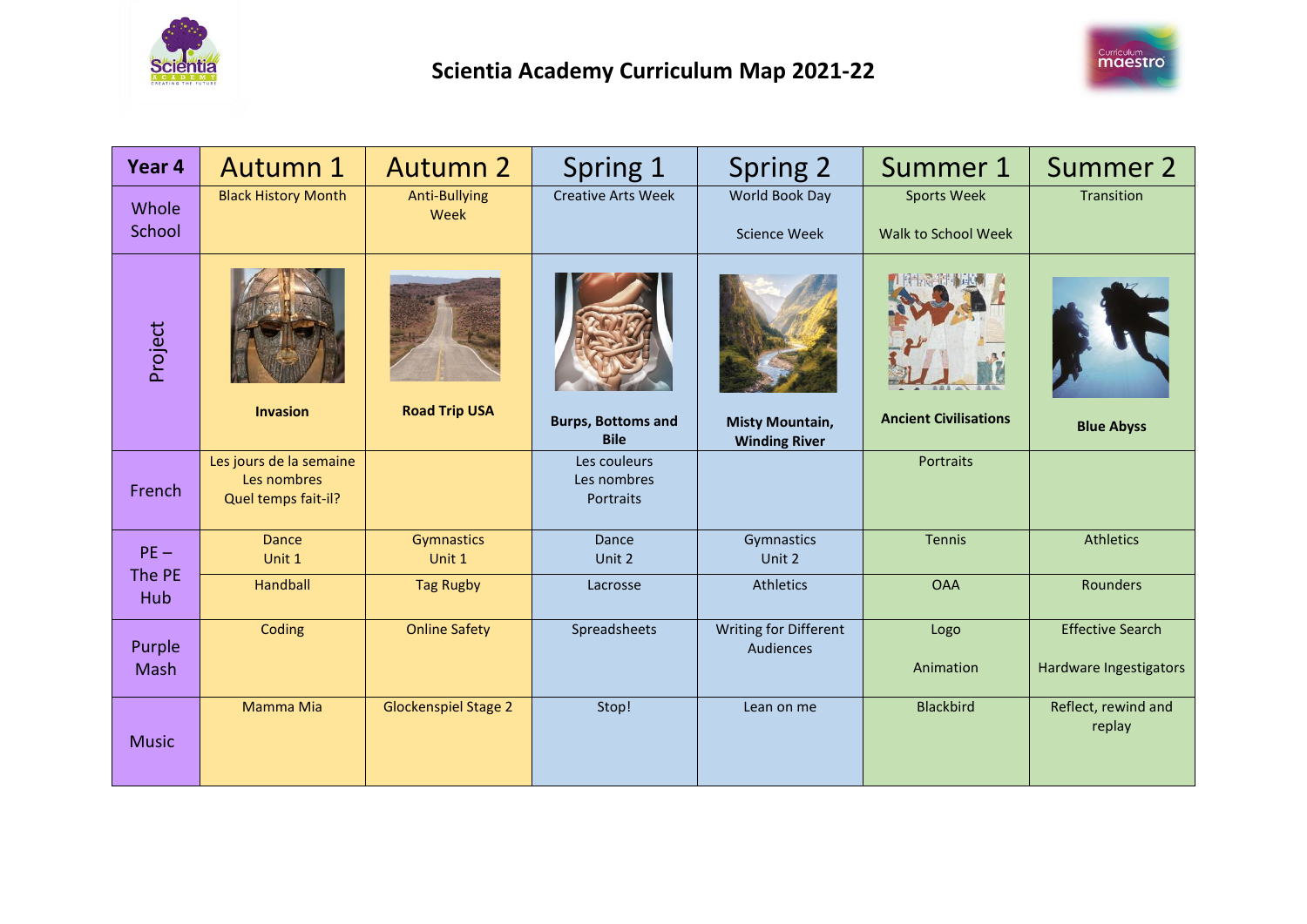



| <b>PSHE</b>                                               | Relationships and<br>Wider World                                     | Living in the Wider<br>World                                                                                                           | <b>Emotional Health and</b><br>Wellbeing                                                                                                                 | Living in the Wider<br>World                                                                                                                                               | Relationships/RSE                                                                                               | <b>Emotional Health and</b><br>Wellbeing                                                                                             |
|-----------------------------------------------------------|----------------------------------------------------------------------|----------------------------------------------------------------------------------------------------------------------------------------|----------------------------------------------------------------------------------------------------------------------------------------------------------|----------------------------------------------------------------------------------------------------------------------------------------------------------------------------|-----------------------------------------------------------------------------------------------------------------|--------------------------------------------------------------------------------------------------------------------------------------|
| <b>Discover</b><br>y RE                                   | Theme: Buddha<br>Religion: Buddhism                                  | Theme: Christmas<br><b>Religion: Christianity</b>                                                                                      | Theme: The 8-fold path<br>Religion: Buddhism                                                                                                             | Theme: Easter<br>Religion: Christianity                                                                                                                                    | Theme: Rites of<br>passage<br>Religion: Judaism                                                                 | Theme: Prayer and<br>Worship<br><b>Religion: Christianity</b>                                                                        |
| <b>Science</b><br>$-$ Love<br>to<br>Investig<br>ate (LTI) | Love To<br>Investigate<br>LTI: How did Vikings<br>dye their clothes? | Electricity<br>LTI: Can you make a<br>circuit from playdoh?<br><b>LTI: What conducts</b><br>electricity?<br>LTI: How do plugs<br>work? | Animals Including<br><b>Humans</b><br>LTI: How do smells get<br>up your nose?<br>LTI: What is spit for?<br>LTI: How does<br>toothpaste protect<br>teeth? | Living Things and Their<br><b>Habitats</b><br>LTI: Where does water<br>go?<br>LTI: Why does it flood?<br>LTI: Can worms sense<br>danger?<br>LTI: What do squirrels<br>eat? | Sound<br>LTI: How can we<br>change a sound?<br>LTI: Can we block<br>sound?<br>LTI: How far can sound<br>travel? | Living Things and Their<br><b>Habitats</b><br>LTI: How does pollution<br>affect habitats?<br>LTI: Are all sea<br>creatures the same? |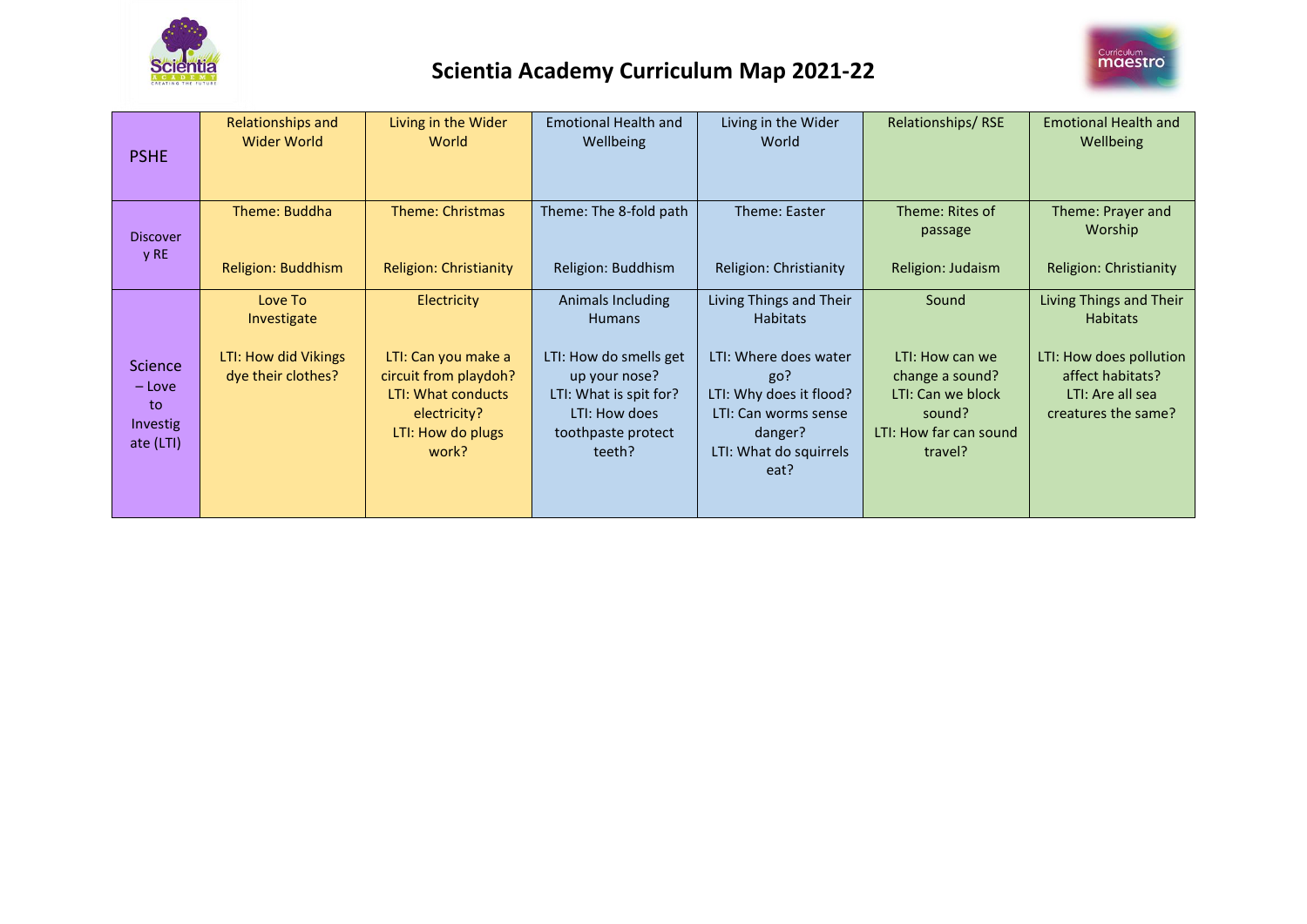



| Year 5          | <b>Autumn 1</b>                         | <b>Autumn 2</b>                      | Spring 1                                  | Spring 2                              | Summer 1                                             | <b>Summer 2</b>       |
|-----------------|-----------------------------------------|--------------------------------------|-------------------------------------------|---------------------------------------|------------------------------------------------------|-----------------------|
| Whole<br>School | <b>Black History Month</b>              | Anti-Bullying<br>Week                | <b>Creative Arts Week</b>                 | World Book Day<br><b>Science Week</b> | <b>Sports Week</b><br>Walk to School Week            | Transition            |
| Project         | <b>Alchemy Island</b>                   | <b>Stargazers</b>                    | Off with her head!                        | Sow, grow and farm                    | <b>Groundbreaking</b><br><b>Greeks</b>               | <b>Scream machine</b> |
| French          | <b>Portraits</b><br>L'alphabet Francais |                                      | Les animaux<br>Moi<br>Quel temps fait-il? |                                       | Quel temps fait-il?<br>Les nombres<br>Ou habites-tu? |                       |
| $PE -$          | Gymnastics<br>Unit 1                    | Dance<br>Unit 1                      | Gymnastics<br>Unit 2                      | Dance<br>Unit 2                       | <b>Badminton</b>                                     | <b>Athletics</b>      |
| The PE<br>Hub   | Hockey                                  | <b>Netball</b>                       | Football                                  | <b>OAA</b>                            | <b>Athletics</b>                                     | Cricket               |
| Purple<br>Mash  | Coding                                  | <b>Online Safety</b><br>Spreadsheets | <b>Databases</b>                          | <b>Game Creator</b>                   | <b>3D Modelling</b>                                  | <b>Concept Maps</b>   |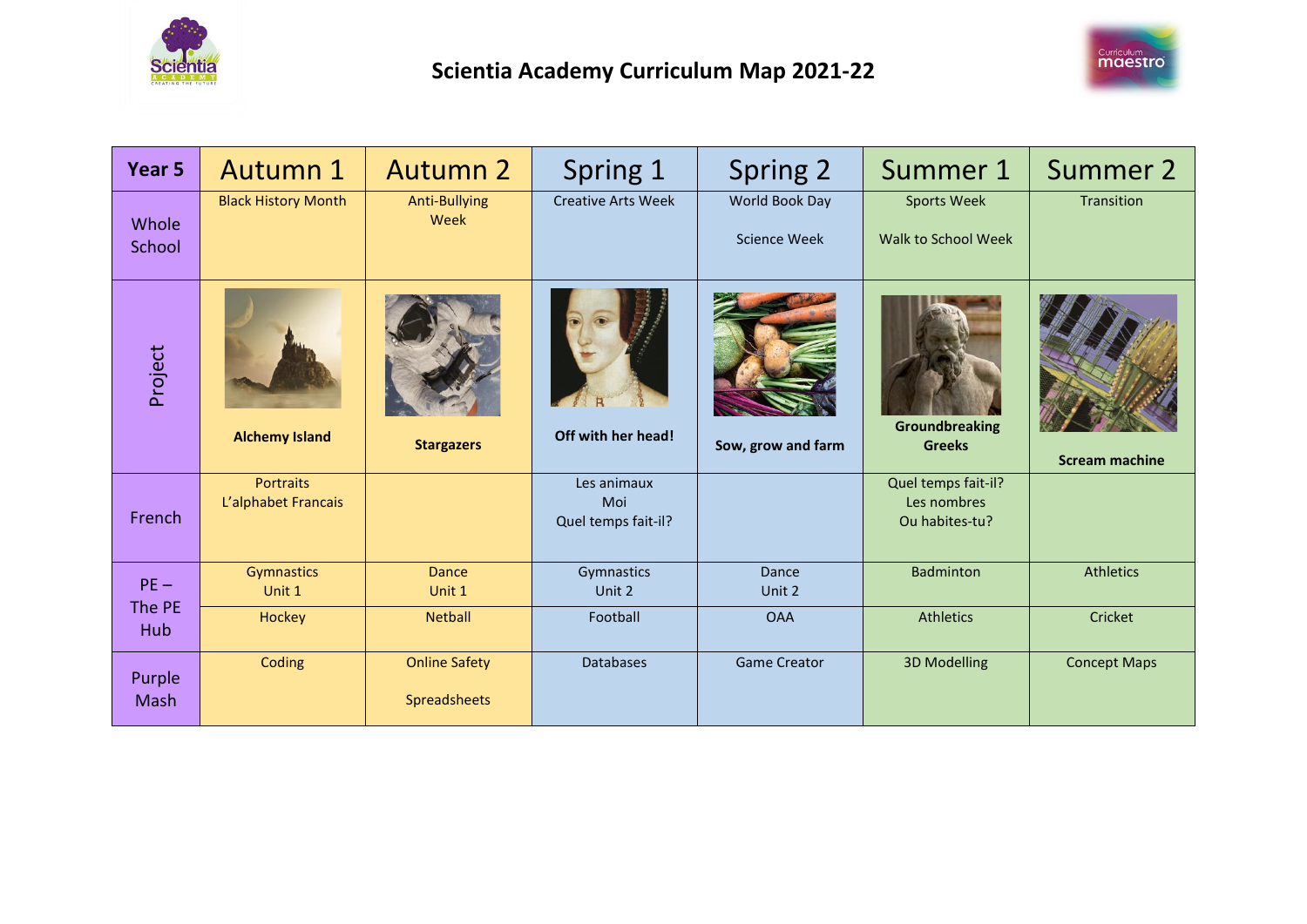



| <b>Music</b>                                       | Livin' on a prayer                                                                                                                                                                            | Classroom Jazz 1                                                                                  | Make you feel my love                                                                                                                                                                                                 | The Fresh Prince of Bel<br>Air                                                                                                                                        | Dancing in the street                                                                              | Reflect, rewind and<br>replay                                                                                      |
|----------------------------------------------------|-----------------------------------------------------------------------------------------------------------------------------------------------------------------------------------------------|---------------------------------------------------------------------------------------------------|-----------------------------------------------------------------------------------------------------------------------------------------------------------------------------------------------------------------------|-----------------------------------------------------------------------------------------------------------------------------------------------------------------------|----------------------------------------------------------------------------------------------------|--------------------------------------------------------------------------------------------------------------------|
| <b>PSHE</b>                                        | Relationships and<br>Wider World                                                                                                                                                              | Living in the Wider<br>World                                                                      | <b>Emotional Health and</b><br>Wellbeing                                                                                                                                                                              | Living in the Wider<br>World                                                                                                                                          | Relationships/RSE                                                                                  | <b>Emotional Health and</b><br>Wellbeing                                                                           |
| <b>Discovery</b><br><b>RE</b>                      | Theme: Belief into<br>action<br>Religion: Sikhism                                                                                                                                             | <b>Theme: Christmas</b><br><b>Religion: Christianity</b>                                          | Theme: Hindu Beliefs<br>Religion: Hinduism                                                                                                                                                                            | Theme: Easter<br>Religion: Christianity                                                                                                                               | Theme: Prayer and<br>Worship<br>Religion: Sikhism                                                  | Theme: Beliefs and<br>Practices<br>Religion: Christianity                                                          |
| Science<br>$-$ Love<br>to<br>Investig<br>ate (LTI) | Properties and<br><b>Changes Of Materials</b><br>LTI: Can you clean dirty<br>water?<br>LTI: Will it erupt?<br><b>LTI: Which materials</b><br>conduct heat?<br>LTI: Do all solids<br>dissolve? | <b>Earth and Space</b><br>LTI: How does the<br>Moon move?<br>LTI: Why do planets<br>have craters? | <b>Animals Including</b><br><b>Humans</b><br>LTI: Do we slow down<br>as we get older?<br>LTI: Why do birds lay<br>eggs?<br>LTI: What is the<br>lifecycle of a<br>mealworm?<br>LTI: Why does a<br>compass point North? | Living things and Their<br><b>Habitats</b><br>LTI: How many<br>potatoes can you<br>grow?<br>LTI: Do dock leaves<br>cure a sting?<br>LTI: How clean are your<br>hands? | Love to Investigate<br>LTI: Can we track the<br>sun?<br>LTI: How do we know<br>the earth is round? | Forces<br>LTI: Why are zip wires<br>so fast?<br>LTI: How do rockets lift<br>off?<br>LTI: How do levers help<br>us? |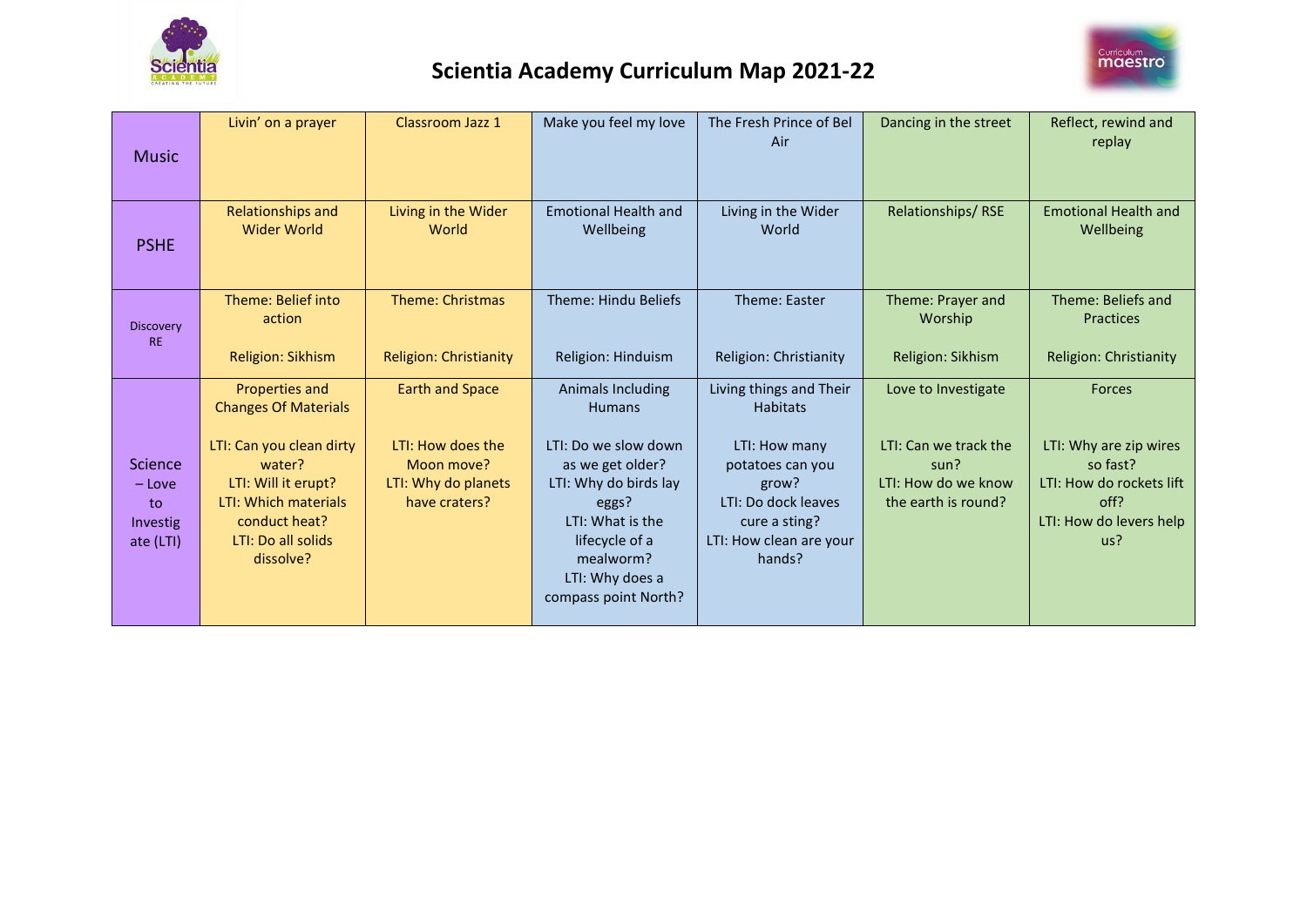



| Year <sub>6</sub> | <b>Autumn 1</b>                                    | <b>Autumn 2</b>                      | Spring 1                        | Spring 2                              | Summer 1                                  | <b>Summer 2</b>               |
|-------------------|----------------------------------------------------|--------------------------------------|---------------------------------|---------------------------------------|-------------------------------------------|-------------------------------|
| Whole<br>School   | <b>Black History Month</b>                         | <b>Anti-Bullying</b><br>Week         | <b>Creative Arts Week</b>       | World Book Day<br><b>Science Week</b> | <b>Sports Week</b><br>Walk to School Week | Transition                    |
| Project           | <b>Blood Heart</b>                                 | <b>Maafa</b>                         | <b>Frozen Kingdom</b>           | <b>Revolution</b>                     | <b>Darwin's Delight</b>                   | <b>Britain At War</b>         |
| French            | En route pour l'ecole<br>Le monde autour de<br>moi |                                      | On y va<br>Quelle heure est-il? |                                       | Quelle heure est-il?                      |                               |
| $PE -$            | <b>Dance</b><br>Unit 1                             | Gymnastics<br>Unit 1                 | Gymnastics<br>Unit 2            | <b>Badminton</b>                      | <b>Athletics</b>                          | <b>Athletics</b>              |
| The PE<br>Hub     | Football                                           | <b>Hockey</b>                        | <b>Netball</b>                  | <b>OAA</b>                            | <b>Rounders</b>                           | Cricket                       |
| Purple<br>Mash    | Coding                                             | <b>Online Safety</b><br>Spreadsheets | Blogging                        | <b>Text Adventures</b>                | <b>Networks</b>                           | Quizzing                      |
| <b>Music</b>      | Happy                                              | <b>Classroom Jazz 2</b>              | A new year carol                | You've got a friend                   | Music and me                              | Reflect, rewind and<br>replay |